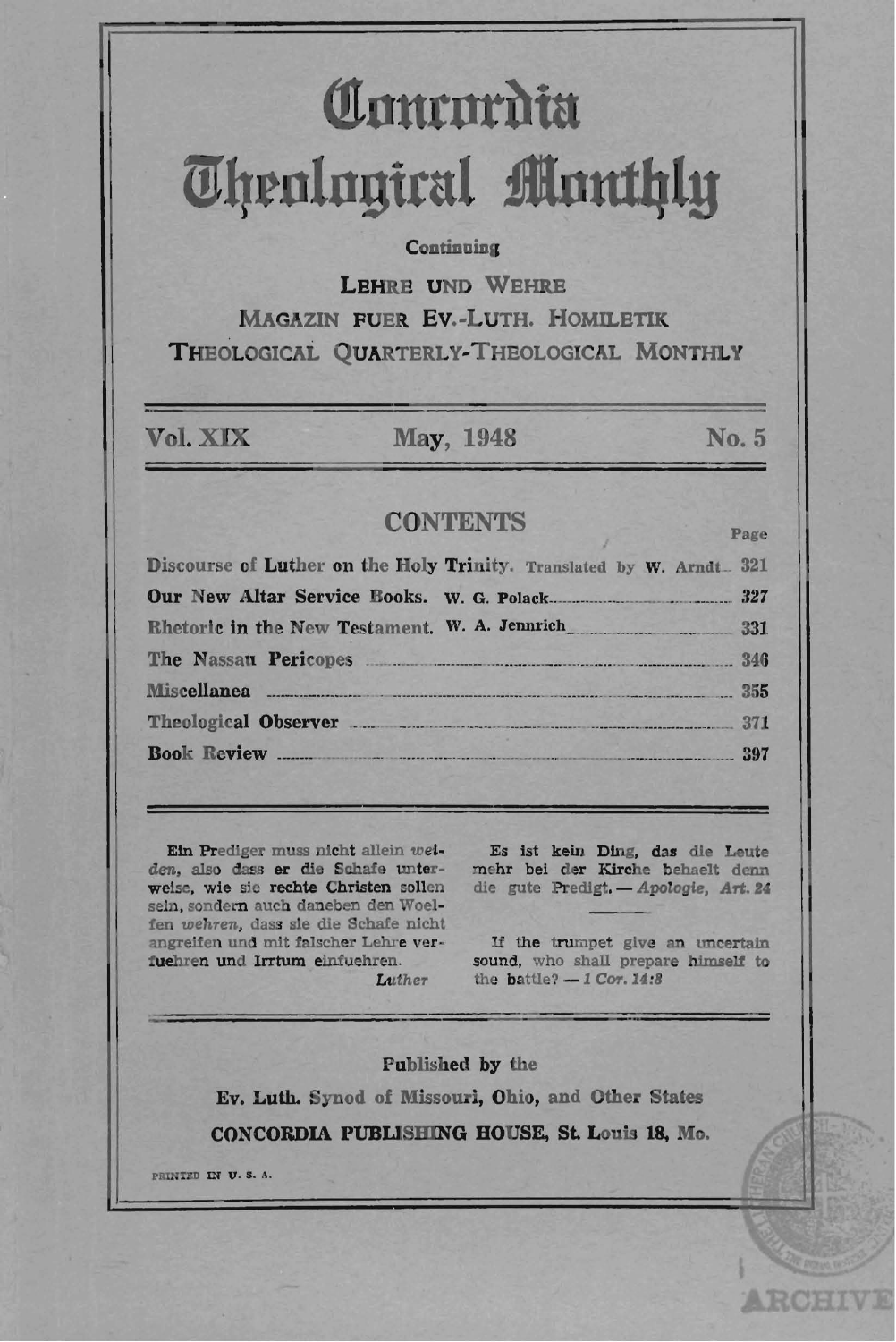## **Our** New **Altar** Service Books

By W. G. POLACK

After a long delay caused chiefly by the wartime paper shortage which prevented our Publishing House from obtaining suitable paper, our new altar service books are finally coming off the presses. As previously announced, the material in the old *Liturgy and Agenda,* together with new items, has been divided to make two volumes. In addition, a third volume, the Lectionary, will contain the standard pericopal lessons, the Psalms, and the Passion Story. The fourth volume, containing the music for the liturgy, has been ready for some time.

At the request of the editorial staff of CONCORDIA THEO-LOGICAL MONTHLY we are herewith offering a detailed description of these new books for the benefit of our pastors.

### THE LITURGY

This volume has been ready since last summer. In general it contains the liturgical material whlch is in *The Lutheran Hymnal,* plus the prayers for the various seasons of the Church Year and the occasional prayers and collects.

The format is  $6\frac{5}{8}\times9$ . The type page is  $5\times7$ . The type size of the pastor's part is 12-point Benedictine on 14-point slugs. The rubrics are in red. The congregational responses are in 12-point italics, all of which makes for easy reading even in a dimly lighted chancel.

Immediately after the title page, two facing pages contain the calendar of the Church Year and a Pastor's Prayer before worship. These two pages are beautifully illuminated.

Then comes the Table of Contents, giving the same sequences of items as in *The Lutheran Hymnal.* In the rubrics of the orders additional suggestions have been added for the position of the minister at various points in the services. In the section containing the Introits, Collects, and Graduals, the collects for the Epistles and Gospels, after careful revision, have been added together with some new ones, as for Mission Festivals; headings for the latter are also given to aid the minister. Under Good Friday, Collects on the Seven Words are new. In the section headed Prayers, a Bidding Prayer for the Time of War is new. Under the Special Intercessions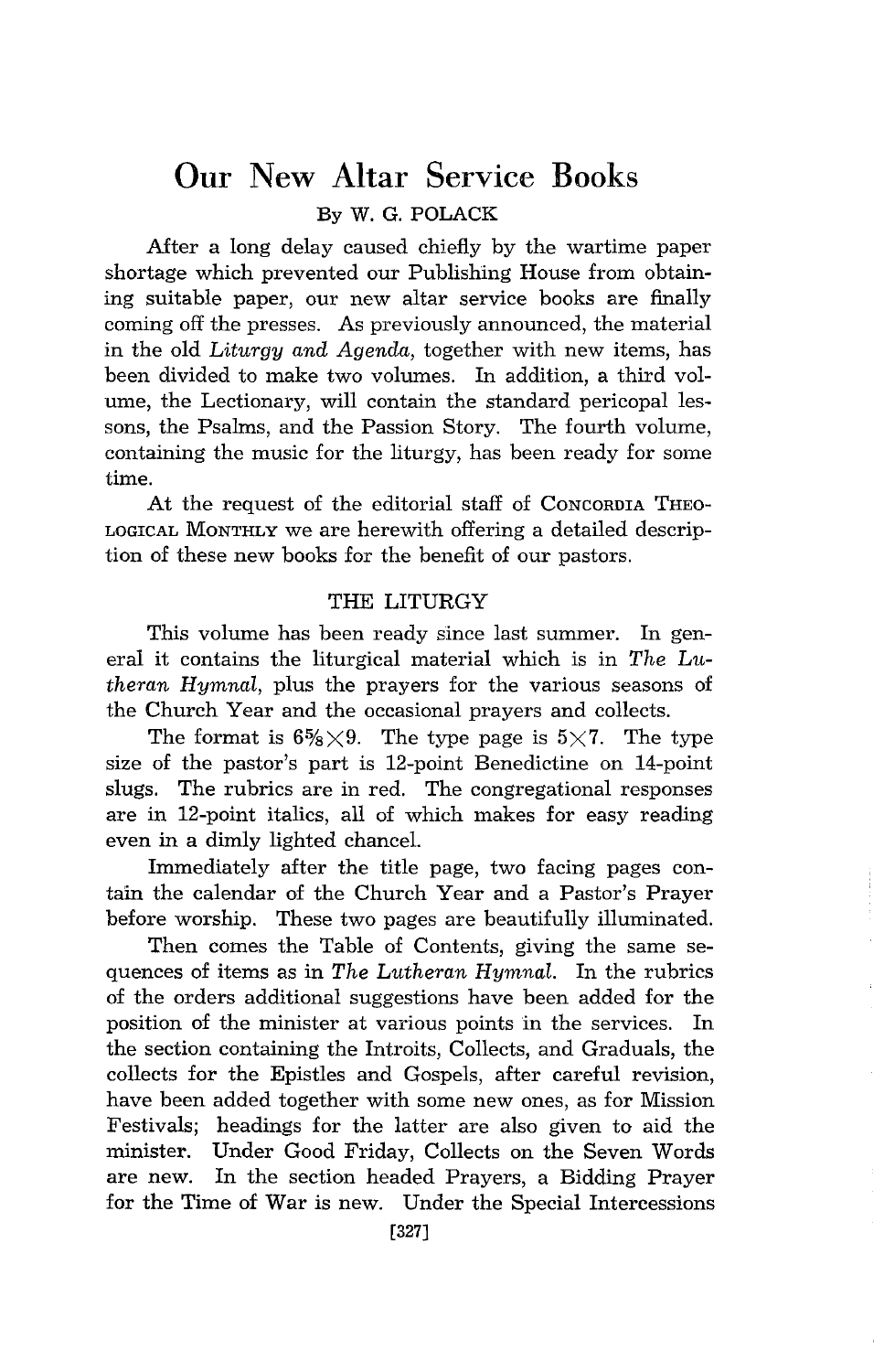and Thanksgivings, the Prayers for the Sick have been revised, a prayer has been added for use at the death of a suicide, when the circumstances are such as to make it possible for a Christian minister to officiate. Prayers have also been added for use at the death of a pastor and at the death of a teacher. Under the heading, In Times of Distress and Special Visitations we find prayers for the following occasions: In time of drought and famine, in time of unseasonable weather, in time of pestilence, after a great disaster, in time of insurrections and tumults, in time of war, in time of peace restored, thanksgiving for rain, during unemployment. Under the heading, During Vacancies in the Church, there are the following prayers: After a call has been extended to a pastor, but not yet accepted; after a call has been issued to a pastor or a teacher; after a call has been issued to a teacher; after a call has been accepted by a pastor; after a call has been accepted by a pastor or a teacher.

The prayers in the old *Liturgy and Agenda* under the heading, Prayers for Evening Services and Other Occasions, have been placed in *The Liturgy* under the heading, Prayers for Temporal and Spiritual Gifts and Graces, with the following subheadings: For Success of the Word and of the Sacraments; For Blessing on the Word; For Profitable Use of the Word; For Success of the Word; For Profitable Use of the Means of Grace; For Obedience to the Word; For Pardon, Growth in Grace, and Divine Protection; For Peace, Thanksgiving and Praise; Praise and Supplication (two); Thanksgiving and Supplication (three); For Pardon and Renewal; For Repentance and Improvement; For a Holy Life; For Deliverance from Sin and Sorrow; For Help to Overcome the World; For a Heavenly Life During Our Earthly Pilgrimage; For Grace to Live as Strangers and Pilgrims on Earth; For Wisdom to Redeem the Time; For Absent Ones.

After the prayers in connection with the Church Year we find the following sequence of headings, some of which are new: For Church Schools (for Educational Institutions, for Day and Sunday Schools); Teachers' Conference; Pastoral Conferences, and Close of a Conference; Mission Festivals (including Home and Foreign Missions); A Minister's Anniversary; A Teacher's Anniversary; Anniversary of a Congregation; Anniversary of Confirmation; Anniversary of Young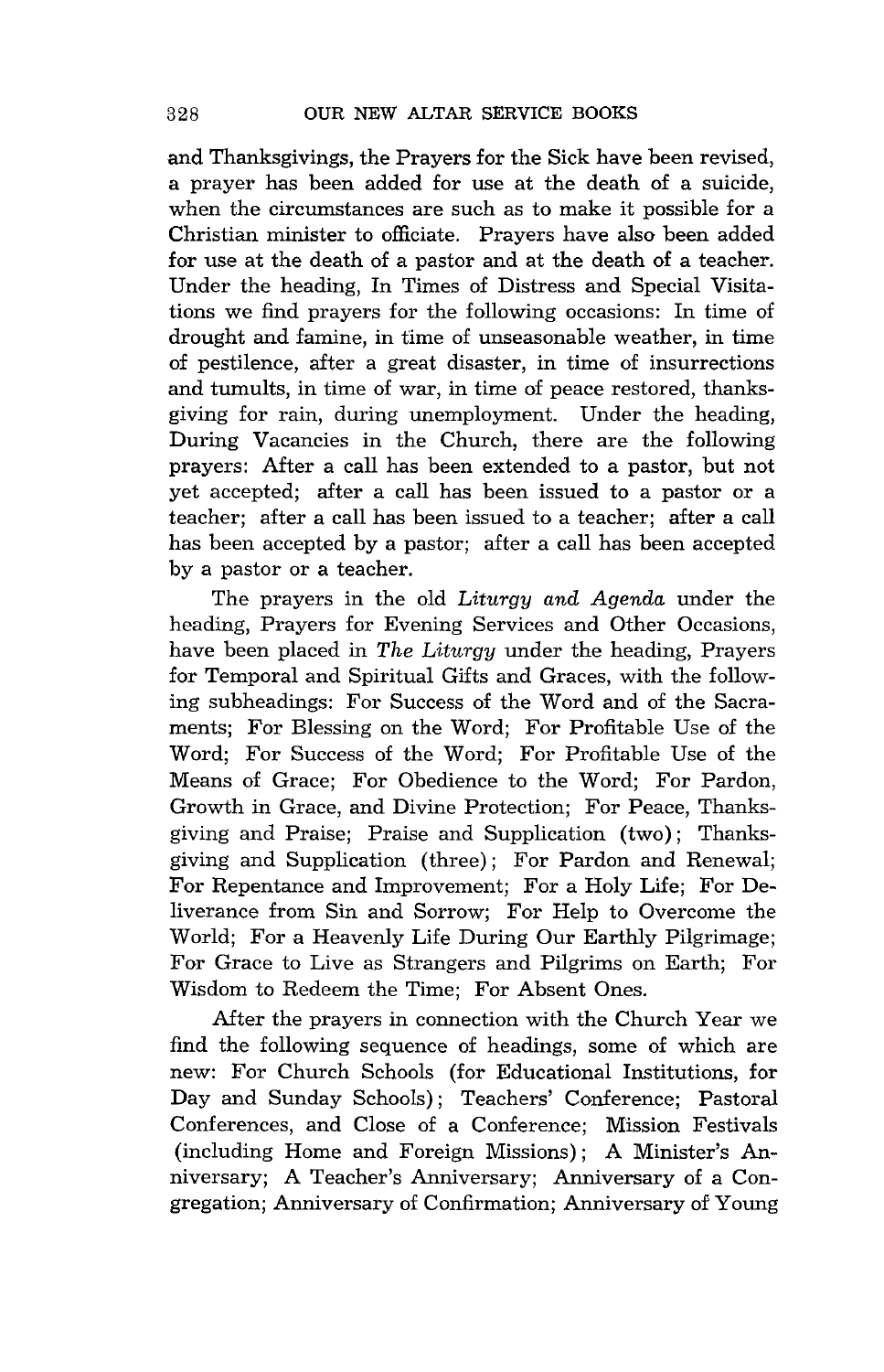People's Society; Anniversary of a Women's Society; Anniversary of a Men's Society; Church Organizations and Bible Classes; Charities; Home-Finding, Orphanage, Children's Friend, Foundling-Home Society; Home for the Aged; Hospital; Graduation of Nurses; Home for the Feeble-Minded; For the Deaf; For the Blind.

At the end of the volume there are the General Rubrics, Tables of Movable Feasts and Festivals with the Lessons for the Church Year, including the Synodical Conference Series, the Psalms, and a detailed Topical Index, which will enable the minister to find what he wants with little loss of time.

### THE AGENDA

The externals of this volume, which should be off the press during this year, are the same as in *The Liturgy.* The Orders follow the same sequence as in the old *Liturgy and Agenda.* All the orders have been carefully checked, and if they are to be used in connection with any of the stated services, their proper place is indicated. Again it should be emphasized that everything possible has been done to make the use of the volume easy for the minister. It might be added here that Concordia Publishing House will issue this volume also in a pocket-size edition for the minister, keeping the pagination the same as in the larger edition.

In addition to the former orders of marriage, a new order is given which allows participation by the congregation. This new order precedes the old ones because the Committee hopes to see the old Lutheran custom of the participation of the congregation in a church marriage service generally revived among us.

The orders for the burial of the dead have been carefully re-arranged to meet our modern conditions. A reading service for the unbaptized or stillborn child is new, also the prayer at the burial of a suicide.

To the former orders of installation have been added an order for the commissioning of a missionary, one for the installation of professors, one for the induction of synodical officers, one for the induction of women teachers, and one for the induction of Sunday school teachers.

To the orders in connection with a church or school build-